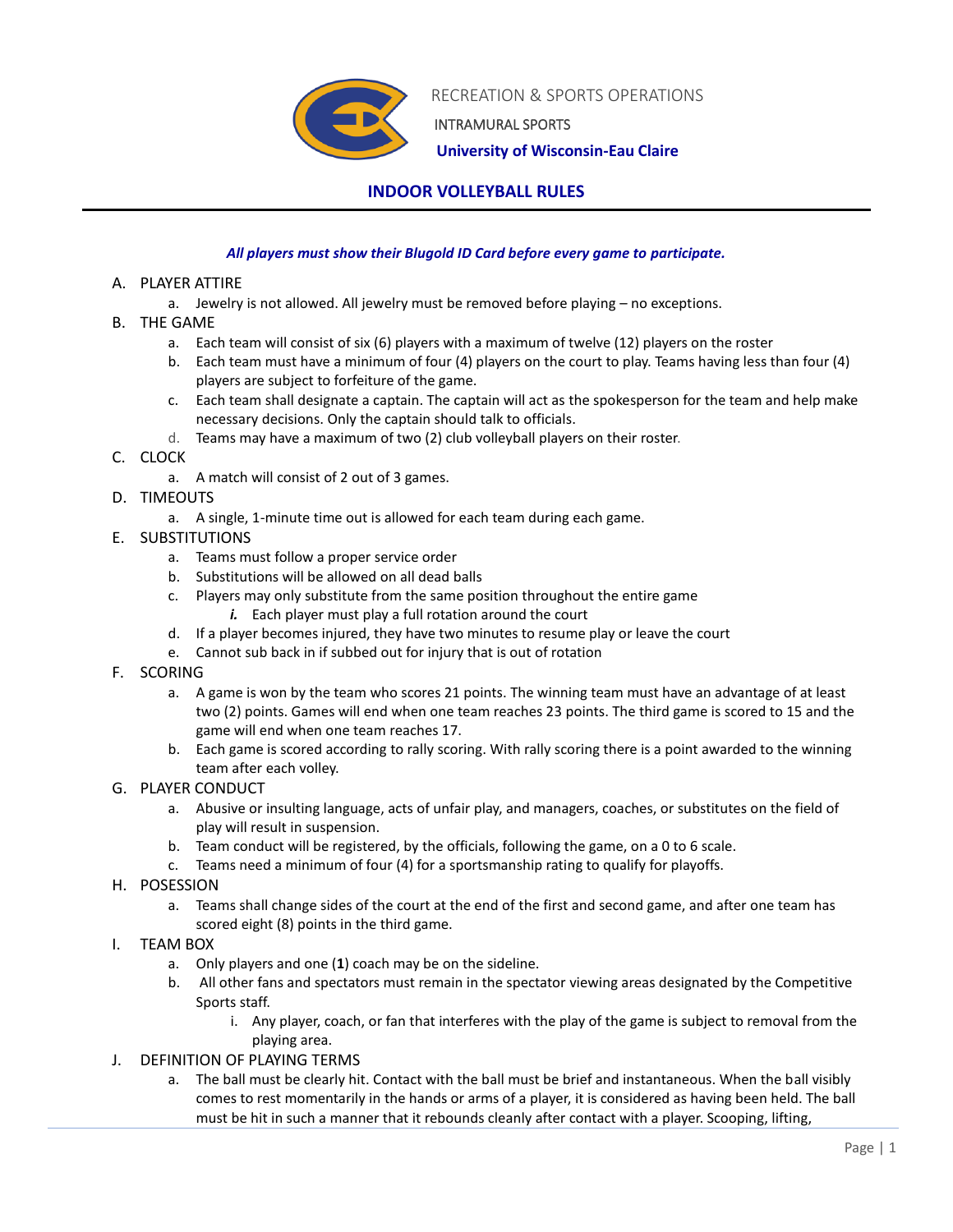pushing, or carrying the ball shall be a form of holding. A ball clearly hit with one or both hands from a position below the ball is considered a good play.

- b. The ball may be legally played with any part of the body.
- c. If there is simultaneous contact of the ball with two or more parts of the body, it is considered as one hit.
- d. A player shall not play the ball twice in succession except:
	- i. A block
	- ii. If 2 or more players of the same team, contact the ball simultaneously (at the same time) it is considered one volley and either of the same players may participate in the next play.
- e. The ball may be volleyed only three (3) times before being sent over the net.
- f. A back line player cannot spike the ball in front of the attack line. If they are in front of the line, they must contact the ball below the level of the top of the net.
- g. The outside boundary line is considered part of the playing court. Balls striking lines are considered in the court.
- h. A ball is considered out of bounds when it touches any surface or object outside of the marked boundary of the court. This applies to the net support side of the marked boundary of the court and to the net support posts. A ball other than the serve may strike one or more times on the ceiling and/or fixtures or obstructions which intrude upon the height of the court or that of the surrounding play area and may still be in play by the offending team according to the rules as though the ball had not touched such obstructions. However, no such rebounding ball may legally strike above the opponent's side of the net, nor may it legally fall to the opponent's court. In touching the obstructions, should a ball come to rest or be wedged, the referee shall declare the ball dead.
	- i. A player may go outside of the court and legally play a ball.
	- ii. A ball caught or contacted by a player before it hits out-of-bounds is not judged as being out-ofbounds.
	- iii. A player shall not touch the net or any supports while the ball is in play. If the ball strikes the net, pushing the net in contact with a player and their own movement did not cause the contact, there is no penalty.
	- iv. In returning the ball, a player may follow through over the net, providing their first contacts the ball on their own side of the net. Player(s) in the act of blocking may reach across the net but may not contact the ball until the opponent has hit the ball to return it. (May not reach across to block a serve or a set)
	- v. When only part of the ball crosses the net and is then contacted by an opponent, it is considered as having crossed the net. Any ball blocked across the net may be considered to have legally crossed the net.
	- vi. Contacting the opponent's playing area with any part of the body except the feet is a fault. Touching the opponent's area with a foot or feet is not a fault providing that some part of the encroaching foot or feet remain on or above the center line.
	- vii. A ball that hits the net is a live ball and may be played.
	- viii. When there is a double violation with both teams at fault, no point is scored and serve is replayed.
	- ix. Contacting the ball in the act of blocking does not count as one of the three hits permitted a team. The team is permitted three hits following the block, and the individual(s) making the block may also make the first hit.

## K. SERVING

- i. The team not serving first in a game of a match shall serve first in the next game of the match.
- ii. The serve shall not be made until the opponents have had sufficient time after a play to return to their playing position. The official shall call such a serve back.
- iii. A player cannot serve out of turn and points made on their serve are cancelled and it is "side out".
- iv. The server may serve anywhere along the back line between the sidelines. The server's body may be over the line in the air, but he/she shall not touch the line or the area beyond the line before contact is made with the ball. There is called a foot fault and will result in a loss of serve.
- v. A legal serve must pass over the net into the opponent's playing area and shall not touch teammates of the server, server's playing court, or other objects.
- vi. A serve is legal when it touches the net if it goes over.
- vii. A reserve serve (drop service) is only allowed once per rotation to service position.